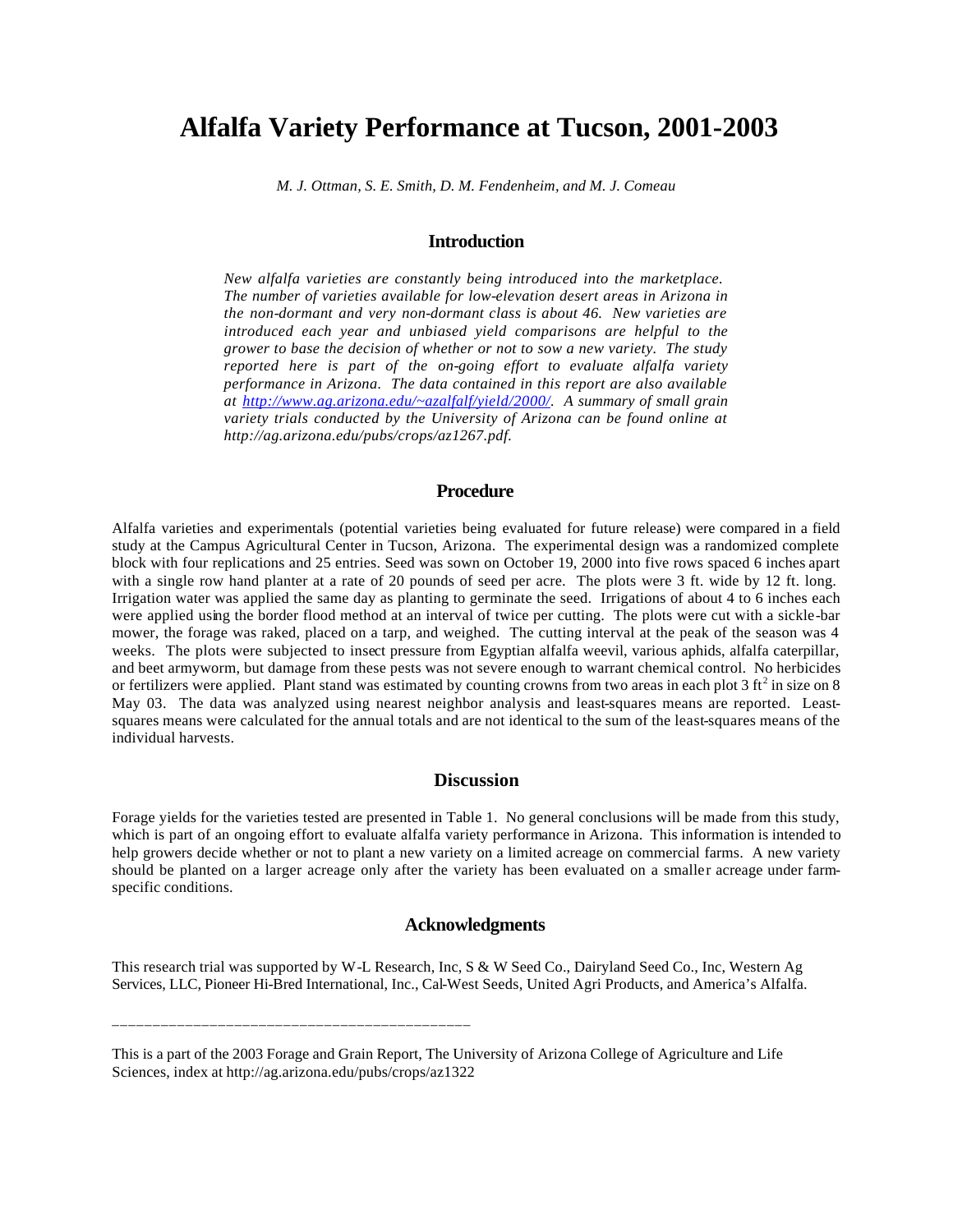|                 |                      | 2001                                                  |        |          |           |         |          |        |        |  |
|-----------------|----------------------|-------------------------------------------------------|--------|----------|-----------|---------|----------|--------|--------|--|
| Variety         | Source               | $21-Mar$                                              | 19-Apr | $17-May$ | $13$ -Jun | $7-Jul$ | $16-Aug$ | 27-Sep | 20-Dec |  |
|                 |                      | --------- Forage yield (lbs/plot) ------------------- |        |          |           |         |          |        |        |  |
|                 |                      |                                                       |        |          |           |         |          |        |        |  |
| 9002            | United Agri Products | 13.3                                                  | 12.1   | 8.6      | 14.4      | 13.2    | 13.9     | 9.8    | 9.7    |  |
| <b>CUF 101</b>  | U. of California     | 11.9                                                  | 10.8   | 8.0      | 13.9      | 13.4    | 13.9     | 9.7    | 10.3   |  |
| CW 6975         | Cal-West Seeds       | 13.9                                                  | 12.5   | 8.6      | 13.0      | 12.0    | 12.6     | 9.8    | 10.4   |  |
| CW 78118        | Cal-West Seeds       | 12.2                                                  | 11.7   | 8.6      | 14.1      | 13.1    | 14.1     | 10.4   | 10.2   |  |
| CW 79103        | Cal-West Seeds       | 13.2                                                  | 11.9   | 8.6      | 14.1      | 12.5    | 12.6     | 9.6    | 10.5   |  |
| CW 89061        | Cal-West Seeds       | 11.6                                                  | 11.0   | 8.0      | 13.1      | 12.4    | 12.6     | 9.2    | 9.9    |  |
| CW 89064        | Cal-West Seeds       | 12.6                                                  | 11.6   | 8.1      | 14.0      | 13.9    | 13.3     | 9.6    | 9.3    |  |
| CW 89068        | Cal-West Seeds       | 13.0                                                  | 12.2   | 8.8      | 13.5      | 13.4    | 13.5     | 8.8    | 9.1    |  |
| CW 89132        | Cal-West Seeds       | 11.9                                                  | 11.6   | 8.4      | 14.3      | 13.3    | 12.5     | 9.4    | 9.7    |  |
| <b>DS 994</b>   | Dairyland Seed, Inc. | 10.9                                                  | 10.5   | 7.8      | 15.2      | 14.5    | 14.8     | 8.8    | 8.9    |  |
| Lew             | U. of Arizona        | 13.3                                                  | 12.0   | 8.3      | 14.1      | 13.0    | 13.3     | 9.4    | 10.7   |  |
| Magna 901       | Dairyland Seed, Inc. | 12.3                                                  | 11.4   | 8.1      | 14.2      | 13.1    | 13.1     | 9.4    | 10.4   |  |
| Maricopa        | PGI Alfalfa, Inc.    | 12.9                                                  | 12.1   | 8.3      | 13.6      | 12.8    | 13.5     | 9.5    | 9.9    |  |
| Mecca III       | PGI Alfalfa, Inc.    | 12.7                                                  | 12.2   | 8.7      | 14.3      | 13.3    | 13.8     | 9.7    | 9.5    |  |
| Pershing        | PGI Alfalfa, Inc.    | 13.3                                                  | 12.4   | 8.2      | 14.1      | 13.5    | 14.0     | 9.5    | 9.5    |  |
| Salado          | America's Alfalfa    | 14.0                                                  | 12.4   | 8.3      | 14.2      | 13.0    | 13.2     | 9.3    | 9.1    |  |
| Sedona          | NK Brand Alfalfa     | 13.1                                                  | 12.1   | 8.8      | 13.4      | 13.0    | 13.7     | 10.2   | 9.9    |  |
| SW 101          | S&W Seed Co.         | 13.8                                                  | 12.9   | 9.4      | 14.4      | 13.1    | 13.3     | 10.2   | 10.1   |  |
| SW 1028         | S&W Seed Co.         | 13.1                                                  | 12.1   | 8.5      | 14.5      | 13.8    | 13.6     | 10.3   | 9.3    |  |
| <b>WL 625HQ</b> | W-L Research, Inc.   | 11.7                                                  | 11.1   | 8.4      | 13.7      | 13.3    | 13.3     | 9.4    | 9.5    |  |
| Y59N49          | Pioneer Hi-Bred      | 13.1                                                  | 11.8   | 8.3      | 14.0      | 13.4    | 13.4     | 9.3    | 8.9    |  |
| ZS 0000         | America's Alfalfa    | 12.1                                                  | 11.5   | 8.4      | 14.0      | 13.5    | 13.6     | 9.5    | 9.3    |  |
| ZS 0090         | America's Alfalfa    | 12.5                                                  | 12.5   | 9.0      | 14.7      | 14.0    | 13.9     | 9.8    | 9.6    |  |
| ZS 9992         | America's Alfalfa    | 13.7                                                  | 12.5   | 8.2      | 13.6      | 13.1    | 13.0     | 9.0    | 9.4    |  |
| ZS 9999G        | America's Alfalfa    | 15.0                                                  | 13.2   | 8.3      | 14.6      | 12.9    | 13.8     | 9.0    | 9.3    |  |
|                 |                      |                                                       |        |          |           |         |          |        |        |  |
| CV(%)           |                      | 7.42                                                  | 6.46   | 6.09     | 4.59      | 5.86    | 7.03     | 8.30   | 8.17   |  |
| LSD(5%)         |                      | 1.35                                                  | 1.07   | 0.71     | 0.90      | 1.07    | 1.34     | 1.10   | 1.13   |  |

Table 1. Forage yield for alfalfa varieties and experimentals at Tucson, AZ in 2001.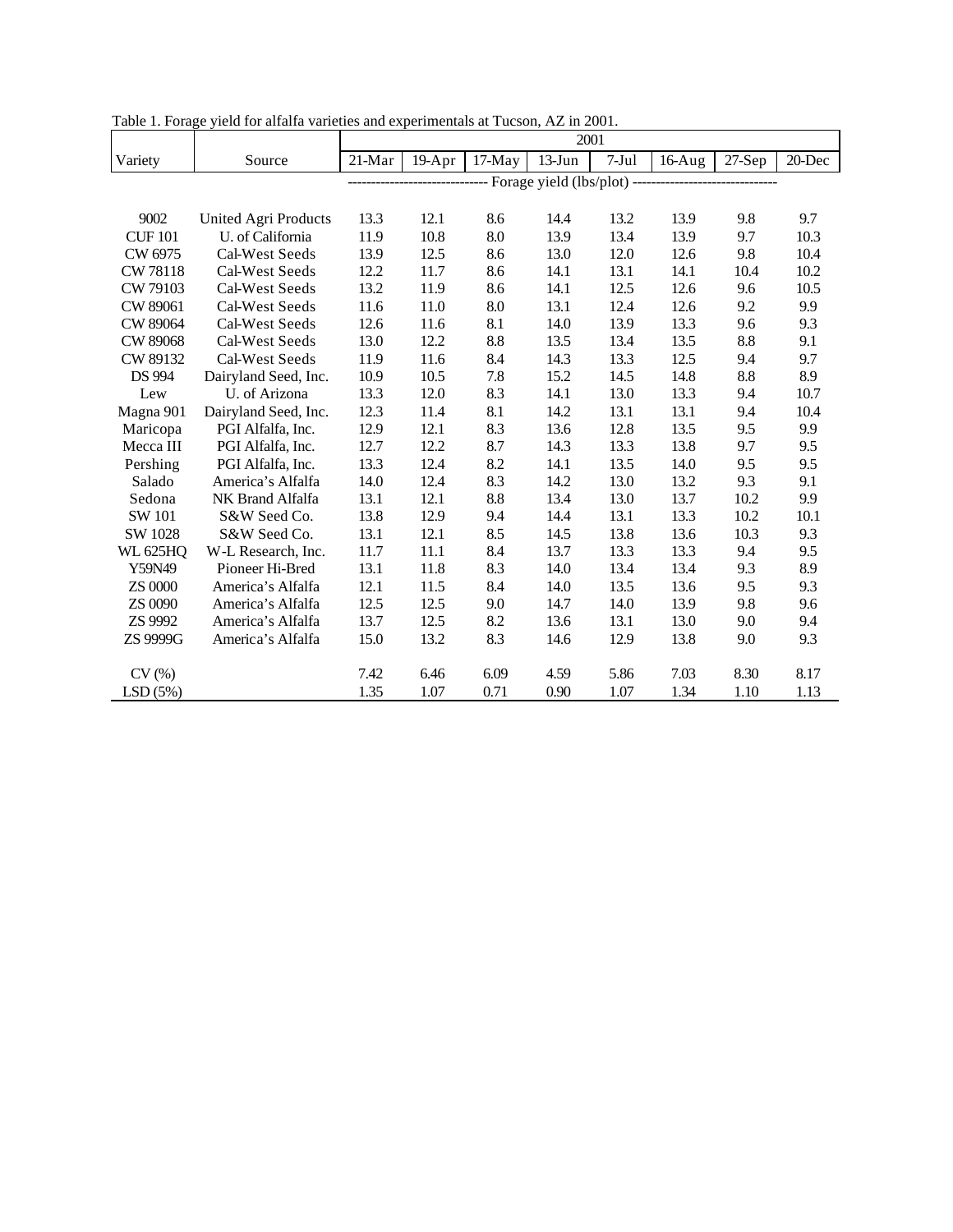|                 |                      | 2002                                       |       |        |            |         |       |        |        |  |
|-----------------|----------------------|--------------------------------------------|-------|--------|------------|---------|-------|--------|--------|--|
| Variety         | Source               | 25-Mar                                     | 2-May | 23-May | $27 - Jun$ | $1-Aug$ | 3-Sep | 24-Oct | 31-Dec |  |
|                 |                      | - Forage yield (lbs/plot) ---------------- |       |        |            |         |       |        |        |  |
|                 |                      |                                            |       |        |            |         |       |        |        |  |
| 9002            | United Agri Products | 16.9                                       | 24.2  | 18.5   | 20.9       | 18.4    | 12.2  | 13.5   | 11.5   |  |
| <b>CUF 101</b>  | U. of California     | 17.1                                       | 24.9  | 19.0   | 20.4       | 18.3    | 13.2  | 13.1   | 11.4   |  |
| CW 6975         | Cal-West Seeds       | 16.7                                       | 25.9  | 19.0   | 20.1       | 17.5    | 12.2  | 12.5   | 11.7   |  |
| CW 78118        | Cal-West Seeds       | 17.7                                       | 25.3  | 19.0   | 20.1       | 18.7    | 13.6  | 13.7   | 11.2   |  |
| CW 79103        | Cal-West Seeds       | 16.4                                       | 24.6  | 19.0   | 20.6       | 18.4    | 12.6  | 12.8   | 11.2   |  |
| CW 89061        | Cal-West Seeds       | 17.2                                       | 24.6  | 17.5   | 21.6       | 17.5    | 12.9  | 12.9   | 11.6   |  |
| CW 89064        | Cal-West Seeds       | 17.5                                       | 23.6  | 18.9   | 20.5       | 18.2    | 12.4  | 12.7   | 11.6   |  |
| CW 89068        | Cal-West Seeds       | 16.5                                       | 23.3  | 18.0   | 19.3       | 16.9    | 12.9  | 12.3   | 10.4   |  |
| CW 89132        | Cal-West Seeds       | 17.4                                       | 24.2  | 18.9   | 20.4       | 18.4    | 12.6  | 13.5   | 11.1   |  |
| <b>DS 994</b>   | Dairyland Seed, Inc. | 16.3                                       | 23.6  | 19.5   | 21.3       | 17.8    | 13.2  | 13.2   | 9.1    |  |
| Lew             | U. of Arizona        | 16.6                                       | 25.0  | 17.9   | 20.9       | 17.3    | 13.0  | 13.9   | 11.3   |  |
| Magna 901       | Dairyland Seed, Inc. | 16.4                                       | 24.2  | 18.3   | 19.8       | 16.6    | 11.8  | 12.5   | 10.8   |  |
| Maricopa        | PGI Alfalfa, Inc.    | 16.6                                       | 24.9  | 19.0   | 21.2       | 18.5    | 13.2  | 12.7   | 11.3   |  |
| Mecca III       | PGI Alfalfa, Inc.    | 17.7                                       | 25.9  | 19.9   | 20.9       | 18.6    | 13.4  | 13.8   | 11.8   |  |
| Pershing        | PGI Alfalfa, Inc.    | 16.9                                       | 25.5  | 18.4   | 20.6       | 17.3    | 13.5  | 12.3   | 11.0   |  |
| Salado          | America's Alfalfa    | 15.9                                       | 25.1  | 18.5   | 20.7       | 17.3    | 12.3  | 13.3   | 11.1   |  |
| Sedona          | NK Brand Alfalfa     | 16.7                                       | 25.1  | 18.4   | 21.2       | 18.6    | 12.8  | 12.9   | 11.4   |  |
| SW 101          | S&W Seed Co.         | 17.0                                       | 25.3  | 19.1   | 20.1       | 18.7    | 12.0  | 13.3   | 9.5    |  |
| SW 1028         | S&W Seed Co.         | 17.1                                       | 23.5  | 19.7   | 20.8       | 18.9    | 13.1  | 12.9   | 11.7   |  |
| <b>WL 625HQ</b> | W-L Research, Inc.   | 16.2                                       | 24.3  | 19.5   | 20.4       | 17.0    | 12.8  | 12.7   | 11.0   |  |
| Y59N49          | Pioneer Hi-Bred      | 16.3                                       | 24.1  | 17.6   | 19.7       | 16.5    | 12.1  | 12.3   | 10.3   |  |
| <b>ZS 0000</b>  | America's Alfalfa    | 16.8                                       | 24.8  | 19.8   | 20.7       | 18.3    | 13.4  | 13.2   | 11.6   |  |
| ZS 0090         | America's Alfalfa    | 16.7                                       | 25.0  | 20.0   | 20.7       | 18.4    | 13.2  | 13.3   | 11.4   |  |
| ZS 9992         | America's Alfalfa    | 16.7                                       | 25.6  | 19.1   | 20.0       | 17.9    | 12.6  | 13.0   | 11.8   |  |
| ZS 9999G        | America's Alfalfa    | 16.3                                       | 24.5  | 18.9   | 20.7       | 17.6    | 13.0  | 13.1   | 11.1   |  |
|                 |                      |                                            |       |        |            |         |       |        |        |  |
| CV(%)           |                      | 5.26                                       | 4.16  | 5.48   | 4.89       | 5.89    | 7.58  | 5.22   | 6.41   |  |
| LSD(5%)         |                      | 1.24                                       | 1.45  | 1.43   | 1.41       | 1.46    | 1.36  | 0.95   | 1.01   |  |

Table 1. (cont'd) Forage yield for alfalfa varieties and experimentals at Tucson, AZ in 2002.